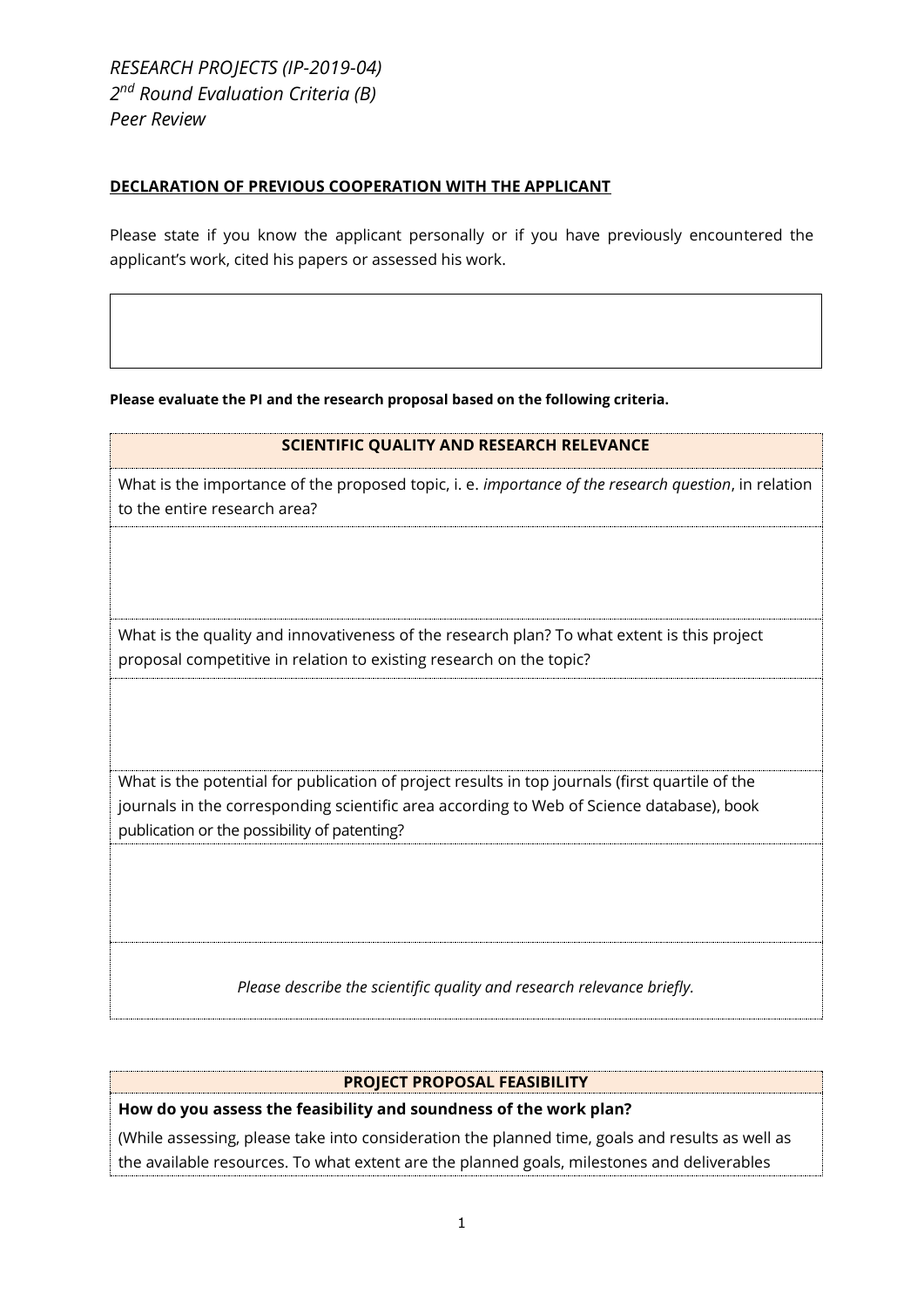## *RESEARCH PROJECTS (IP-2019-04) 2 nd Round Evaluation Criteria (B) Peer Review*

realistic? Does the project proposal state all potential risks and ways of dealing with them?) How do you assess the number of research group with regard to the work planned? Is the estimated number of research group too big, too small or optimal? How do you assess the compliance of scientific qualifications of research group members with the work planned? To what extent is the proposed methodology appropriate and up-to-date?

*Please describe the project proposal feasibility briefly.*

# **PRINCIPAL INVESTIGATOR'S QUALITY**

What is the total scientific and professional contribution of the Principal Investigator in the research area?

What is the production of the Principal Investigator in the last 5 years in the context of publishing papers in journals with an IF larger than average in a particular area or in high-quality journals (if the project proposal is submitted in area of social sciences and humanities)?

Does the Principal Investigator have several publications in leading international journals in the area of research in which he/she is the lead or corresponding author, in the first quartile of the finest journals in the observed scientific area according to Web of Science database or registered patent(s)?

*If the disciplinary background of the Principal Investigator is the area of humanities or social sciences,*